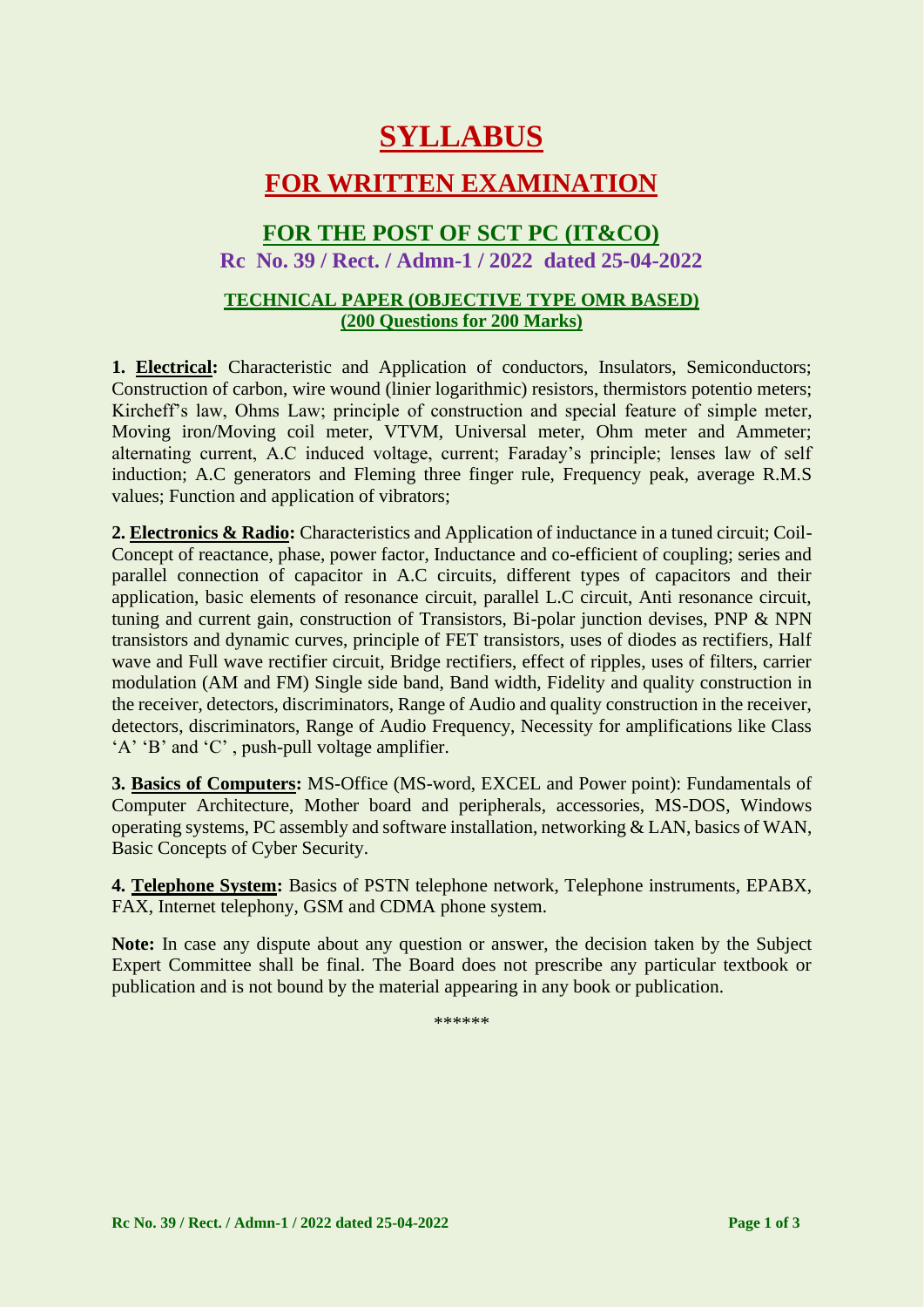# **SYLLABUS**

## **FOR WRITTEN EXAMINATION**

# **FOR THE POST OF SCT PC (MECHANIC)**

**Rc No. 39 / Rect. / Admn-1 / 2022 dated 25-04-2022**

#### **TECHNICAL PAPER (OBJECTIVE TYPE OMR BASED) (200 Questions for 200 Marks)**

Introduction to Automobiles, 4 and 2 Strokes Spark Ignition Engine, Compression Ignition, Engines and working principles, Petrol and Diesel Engine Components, Valve and operating Mechanism, Cooling System, Lubricating System, Fuel System in Petrol Engine, Ignition System Fuel Injunction System in diesel engines. Intake and Exhaust System, Battery, Automotive Electricity, Alternator, Dynamo, Cut out, Fuses, Self Starter, Wiring and Electrical Accessories, Brakes Transmission Systems, Wheel Alignment, Steering, Suspension, Mechanic Tolls, Work Shop Tools, Servicing of Vehicles, Check up of vehicles for Road Worthiness, Fleet Maintenance of vehicles, Safety Precautions.

**Note:** In case any dispute about any question or answer, the decision taken by the Subject Expert Committee shall be final. The Board does not prescribe any particular textbook or publication and is not bound by the material appearing in any book or publication.

\*\*\*\*\*